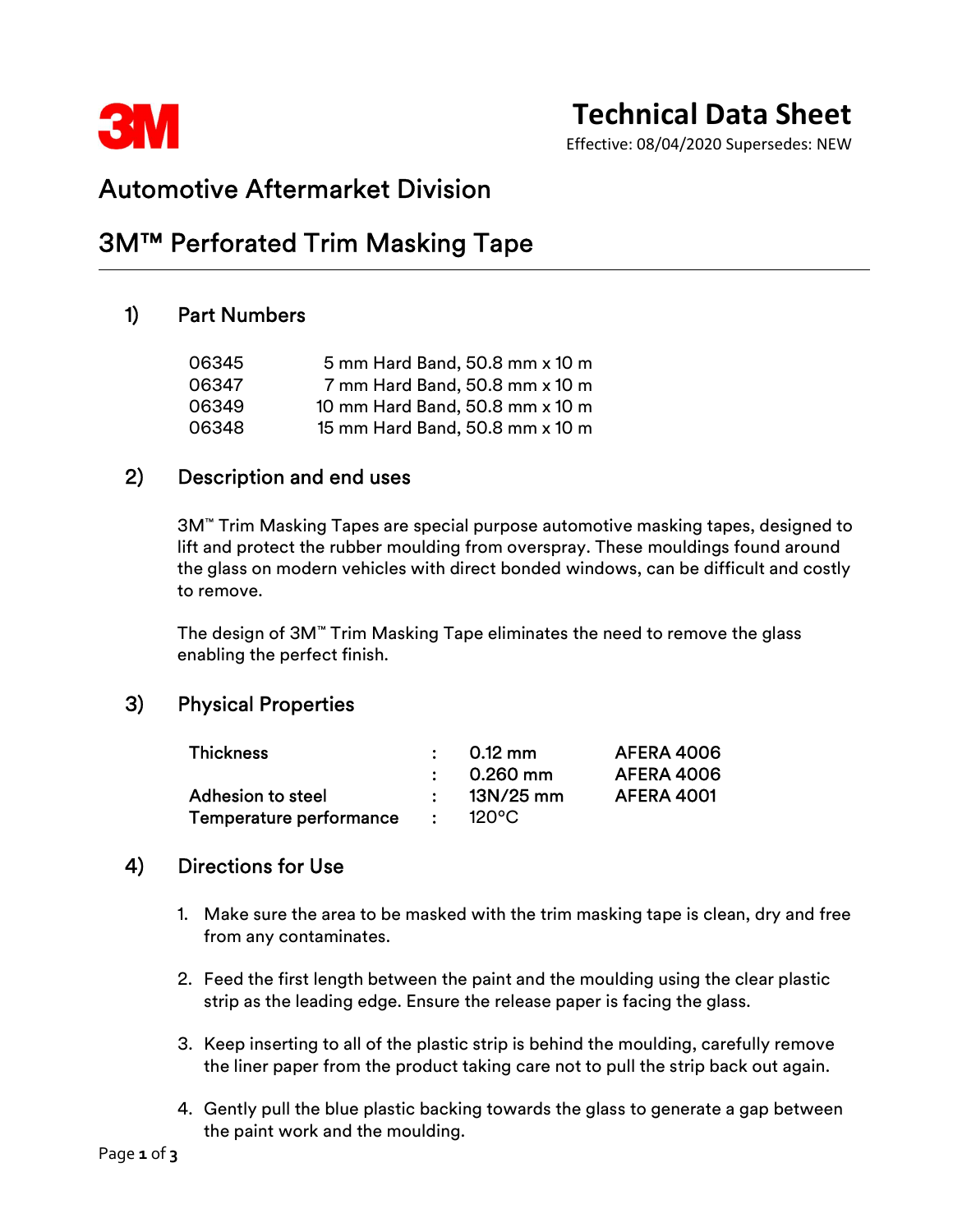

Effective: 08/04/2020 Supersedes: NEW

- 5. Once a small gap can be seen between the paint and the moulding, stick the adhesive face onto the glass to hold in place.
- 6. Using the gap generated by the first strip of TMT, insert the next strip behind the first sliding it along the aperture until it just overlaps the first strip by 2-3mm.

7. Repeat step 6 until the required area is masked.

**Tip:** To help to identify the appropriate size that is best suited to the job, put a short length (approx. 50 mm) from each roll size and insert behind the rubber.

#### 5) Storage

 Store in clean dry place. Temperature of 21°C and 50 percent relative humidity are recommended.

### 6) Safety

 1. When using solvents etc. for cleaning the surface prior to the application of the Trim masking tape, care must be taken to avoid contact with the skin and eyes. The correct PPE must be worn at all times.

2. After removing the TMT from the vehicle, as it may now be contaminated with paint waste it should be disposed of in accordance to local authority / country legislation.

#### 3MTM Perforated Trim Masking Tape is designed FOR PROFESSIONAL USE **ONLY**

### 7) Disclaimer

 All statements, technical information and recommendations are based on tests we believe to be reliable as at the date of hereof, but the accuracy or completeness thereof is not guaranteed. Please ensure before using the product that it is suitable for your intended use. Since the conditions and methods of use of the product and of the information referred to herein are beyond our control, other than for fraudulent misrepresentation, 3M expressly disclaims any and all liability as to any results obtained or arising from any use of the product or reliance on such information.